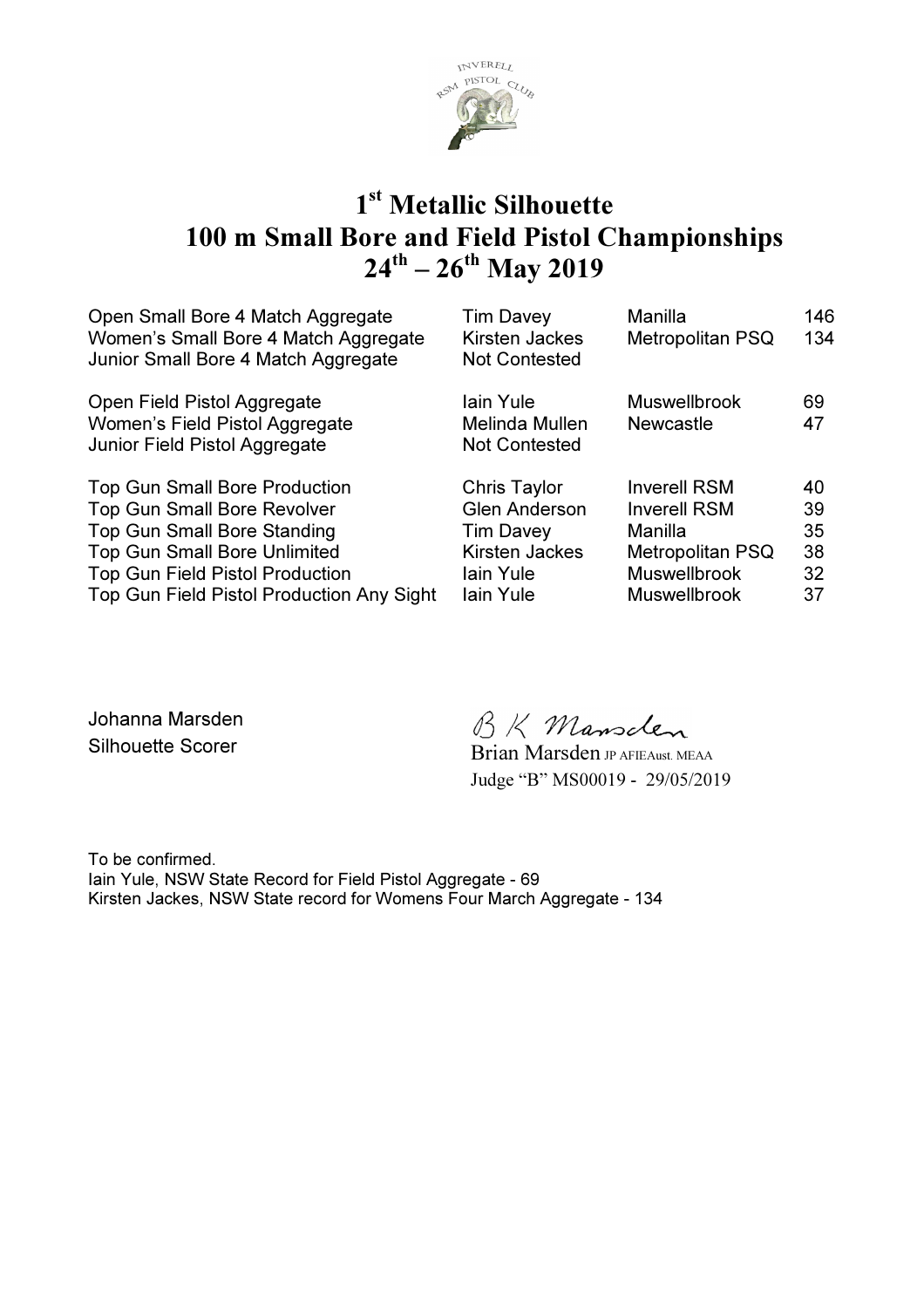## 100m Open Aggregate

| Aggregate | <b>Top Surname</b> | Name           | Club                | Prod | Rev         | <b>Stand</b> | Unlim |
|-----------|--------------------|----------------|---------------------|------|-------------|--------------|-------|
| 146       | Davey              | Tim            | Manilla             | 39   | 38          | 35           | 34    |
| 142       | Anderson           | Glen           | <b>Inverell RSM</b> | 40   | 39          | 28           | 35    |
| 140       | Emery              | Kim            | Mt. Lindesay        | 38   | 37          | 29           | 36    |
| 137       | Yule               | lain           | Muswellbrook        | 40   | 34          | 31           | 32    |
| 135       | Davey              | Jake           | Manilla             | 38   | 35          | 29           | 33    |
| 134       | Jackes             | Kirsten        | Metropolitan PSQ    | 35   | 38          | 23           | 38    |
| 132       | Taylor             | Chris          | <b>Inverell RSM</b> | 40   | 39          | 23           | 30    |
| 130       | Anderson           | Jason          | Narrabri            | 39   | 38          | 21           | 32    |
| 130       | Anderson           | Tim            | Narrabri            | 39   | 34          | 25           | 32    |
| 129       | Harding            | Judy           | Toogoolawah         | 38   | 38          | 23           | 30    |
| 120       | Mullen             | Melinda        | Newcastle           | 34   | 33          | 25           | 28    |
| 118       | Harding            | John           | Metropolitan PSQ    | 35   | 32          | 21           | 30    |
| 108       | Dawson             | Greg           | Armidale            | 35   | 26          | 20           | 27    |
| 108       | Ledger             | Andrew         | Metropolitan PSQ    | 35   | 32          | 15           | 26    |
| 103       | Ellem              | <b>Neville</b> | Newcastle           | 34   | 30          | 17           | 22    |
| 102       | Ford               | Jack           | Narrabri            | 32   | 30          | 13           | 27    |
| 96        | Marsden            | <b>Brian</b>   | <b>Newcastle</b>    | 28   | 34          | 13           | 21    |
| 96        | Stanfield          | Frank          | Metropolitan PSQ    | 30   | 34          | 15           | 17    |
| 84        | <b>Wilkins</b>     | Paul           | Narrabri            | 24   | 33          | 12           | 15    |
| 63        | Ellem              | Kerrie         | Newcastle           | 17   | 13          | 12           | 21    |
| 63        | Fraser             | Tom            | <b>Inverell RSM</b> | 24   | 15          | 12           | 12    |
| 46        | Archibald          | Carmel         | Armidale            | 28   | 0           | 18           | 0     |
| 39        | Hoffmann           | Paul           | Inverell            | 13   | 12          | 4            | 10    |
| 26        | <b>Wilkins</b>     | Janice         | Narrabri            | 17   | 9           | 0            | 0     |
| 25        | Carter             | Peter          | <b>Bowral</b>       | 12   | 9           | 4            | 0     |
| 20        | Pender             | Ann            | Capertee            | 12   | $\mathsf 0$ | 8            | 0     |
| 19        | Pender             | John           | Capertee            | 9    | 0           | 10           | 0     |
| 5         | Bearman            | Leith          | Inverell RSM PC     | 1    | 4           | 0            | 0     |

### 100m Womens Aggregate

| <b>Aggregate Top Surname</b> |                | Name    | Club         | Prod | <b>Rev</b> | Stand | Unlim    |
|------------------------------|----------------|---------|--------------|------|------------|-------|----------|
| 134                          | Jackes         | Kirsten | Metropolitan | 35   | 38         | 23    | 38       |
| 129                          | Harding        | Judy    | Toogoolawah  | 38   | 38         | 23    | 30       |
| 120                          | Mullen         | Melinda | Newcastle    | 34   | 33         | 25    | 28       |
| 63                           | Ellem          | Kerrie  | Newcastle    | 17   | 13         | 12    | 21       |
| 46                           | Archibald      | Carmel  | Armidale     | 28   | 0          | 18    | $\Omega$ |
| 26                           | <b>Wilkins</b> | Janice  | Narrabri     | 17   | 9          | 0     | 0        |
| 20                           | Pender         | Ann     | Capertee     | 12   | 0          | 8     | 0        |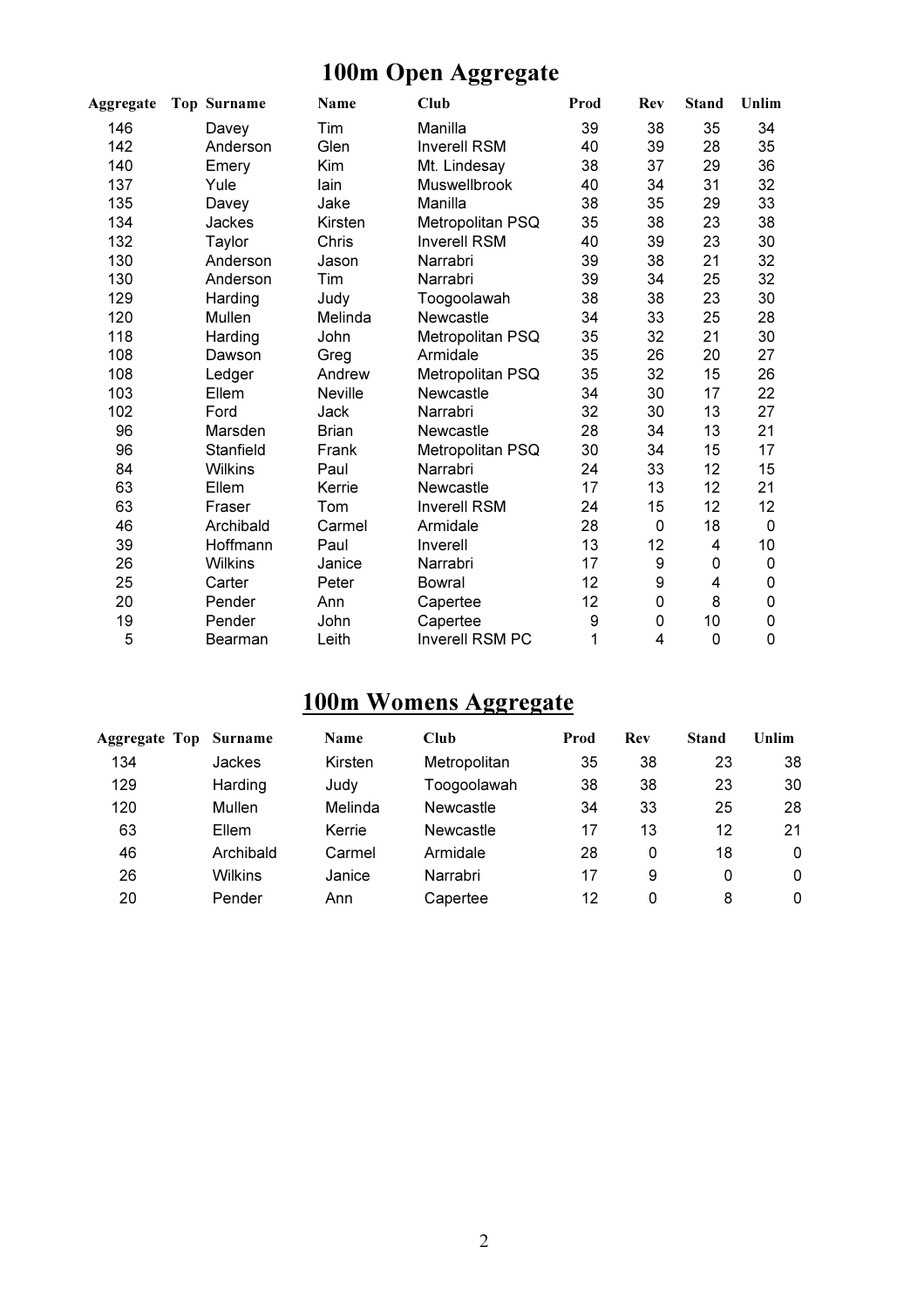## Field Pistol Aggregate

| Aggregate | <b>Surname</b> | Name           | Club                | Production | Any Sight   |
|-----------|----------------|----------------|---------------------|------------|-------------|
| 69        | Yule           | lain           | Muswellbrook        | 32         | 37          |
| 65        | Davey          | Tim            | Manilla             | 31         | 34          |
| 62        | Anderson       | Glen           | <b>Inverell RSM</b> | 28         | 34          |
| 60        | Marsden        | <b>Brian</b>   | Newcastle           | 26         | 34          |
| 58        | Davey          | Jake           | Manilla             | 24         | 34          |
| 51        | Emery          | Kim            | Mt. Lindesay        | 28         | 23          |
| 50        | Harding        | John           | Metropolitan PSQ    | 24         | 26          |
| 50        | Anderson       | Tim            | Narrabri            | 25         | 25          |
| 47        | Dawson         | Greg           | Armidale            | 22         | 25          |
| 47        | Mullen         | Melinda        | <b>Newcastle</b>    | 24         | 23          |
| 45        | Ellem          | <b>Neville</b> | Newcastle           | 24         | 21          |
| 44        | Harding        | Judy           | Toogoolawah         | 22         | 22          |
| 38        | Stanfield      | Frank          | Metropolitan PSQ    | 18         | 20          |
| 37        | Archibald      | Carmel         | Armidale            | 14         | 23          |
| 33        | <b>Jackes</b>  | Kirsten        | Metropolitan PSQ    | 16         | 17          |
| 31        | Ellem          | Kerrie         | <b>Newcastle</b>    | 15         | 16          |
| 31        | Ledger         | Andrew         | Metropolitan PSQ    | 18         | 13          |
| 31        | Pender         | John           | Capertee            | 13         | 18          |
| 26        | Pender         | Ann            | Capertee            | 12         | 14          |
| 24        | <b>Wilkins</b> | Paul           | Narrabri            | 10         | 14          |
| 22        | Fraser         | Tom            | <b>Inverell RSM</b> | 11         | 11          |
| 16        | Taylor         | Chris          | <b>Inverell RSM</b> | 16         | $\mathbf 0$ |
| 7         | Hoffmann       | Paul           | Inverell            | 7          | 0           |

# Ladies' Field Pistol Aggregate

| Aggregate | <b>Surname</b> | <b>Name</b> | Club             | <b>Production</b> | Any Sight |
|-----------|----------------|-------------|------------------|-------------------|-----------|
| 47        | Mullen         | Melinda     | <b>Newcastle</b> | 24                | 23        |
| 44        | Harding        | Judy        | Toogoolawah      | 22                | 22        |
| 37        | Archibald      | Carmel      | Armidale         | 14                | 23        |
| 33        | <b>Jackes</b>  | Kirsten     | Metropolitan PSQ | 16                | 17        |
| 31        | Ellem          | Kerrie      | Newcastle        | 15                | 16        |
| 26        | Pender         | Ann         | Capertee         | 12                | 14        |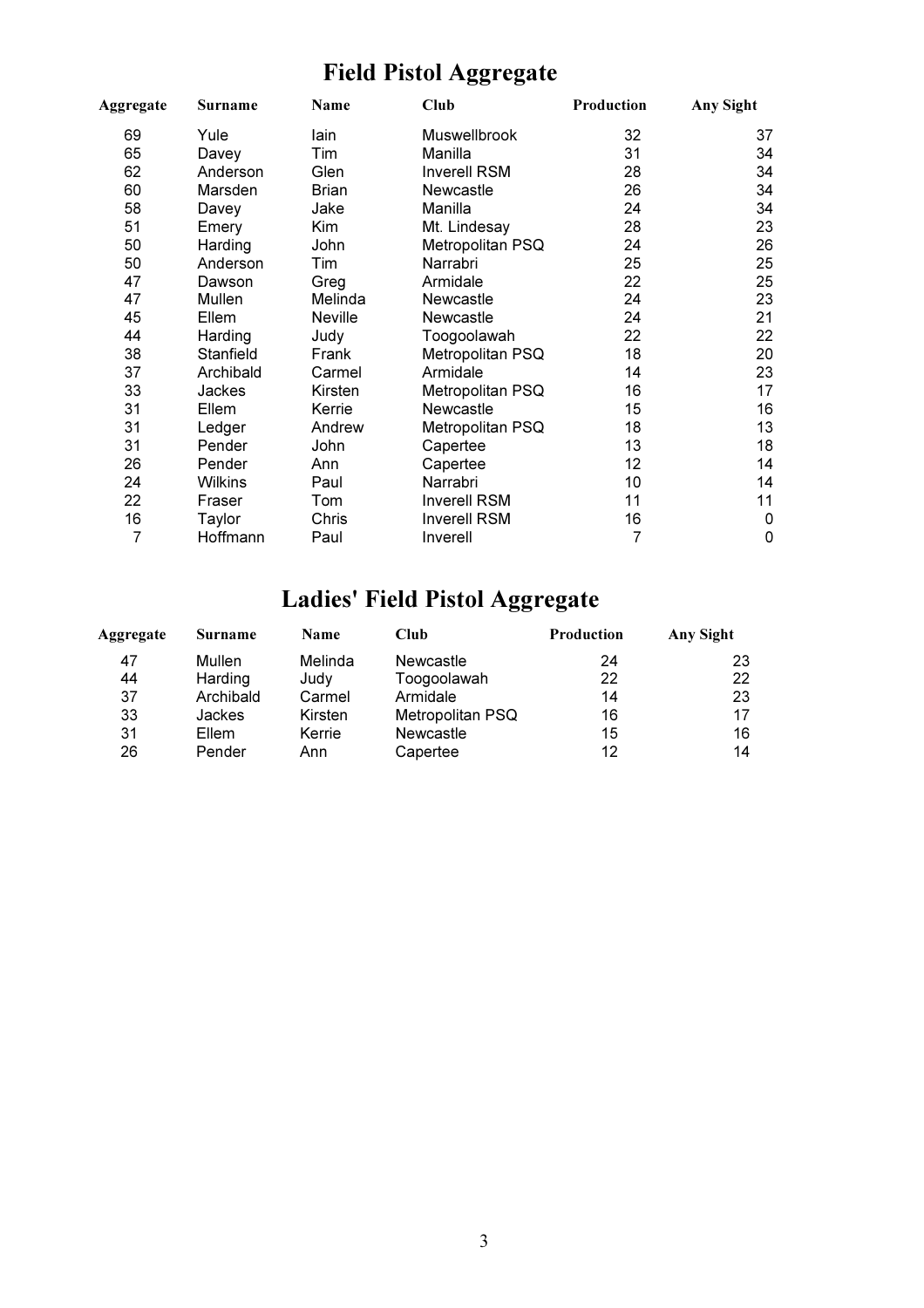### 100m Production Off Gun

| Name           | <b>Surname</b> | Club                |            | Grade Grade | <b>Total</b> | <b>Top</b>     |                |                  | Chic Pig Turk Ram |                         |
|----------------|----------------|---------------------|------------|-------------|--------------|----------------|----------------|------------------|-------------------|-------------------------|
| Chris          | Taylor         | <b>Inverell RSM</b> | <b>AAA</b> |             | 40           | $\mathbf{1}$   | 10             | 10               | 10                | 10                      |
| Glen           | Anderson       | <b>Inverell RSM</b> | <b>INT</b> |             | 40           | $\overline{2}$ | 10             | 10               | 10                | 10                      |
| lain           | Yule           | Muswellbrook        | <b>INT</b> |             | 40           | 3              | 10             | 10               | 10                | 10                      |
| Jason          | Anderson       | Narrabri            | <b>INT</b> |             | 39           |                | 10             | 10               | 9                 | 10                      |
| Tim            | Davey          | Manilla             | <b>INT</b> |             | 39           |                | 10             | 10               | 9                 | 10                      |
| Tim            | Anderson       | Narrabri            | <b>INT</b> |             | 39           |                | 10             | 10               | 10                | 9                       |
| Jake           | Davey          | Manilla             | <b>INT</b> |             | 38           |                | 10             | 10               | 8                 | 10                      |
| Judy           | Harding        | Toogoolawah         | <b>INT</b> |             | 38           |                | 10             | 10               | 8                 | 10                      |
| Kim            | Emery          | Mt. Lindesay        | <b>INT</b> |             | 38           |                | 10             | 10               | 10                | 8                       |
| Greg           | Dawson         | Armidale            | <b>AAA</b> |             | 35           |                | 10             | 8                | 8                 | 9                       |
| John           | Harding        | Metropolitan        | <b>INT</b> |             | 35           |                | 10             | 10               | 6                 | 9                       |
| Kirsten        | Jackes         | Metropolitan        | <b>INT</b> |             | 35           |                | 10             | 10               | $\overline{7}$    | 8                       |
| Andrew         | Ledger         | Metropolitan        | AAA        |             | 35           |                | 10             | 10               | $\overline{7}$    | 8                       |
| <b>Neville</b> | Ellem          | Newcastle           | <b>INT</b> |             | 34           |                | 9              | 10               | 6                 | 9                       |
| Melinda        | Mullen         | Newcastle           | <b>AAA</b> |             | 34           |                | 10             | $\boldsymbol{9}$ | $\overline{7}$    | 8                       |
| Jack           | Ford           | Narrabri            | AA         |             | 32           |                | 10             | 10               | $\overline{7}$    | 5                       |
| Frank          | Stanfield      | Metropolitan        | AA         |             | 30           |                | 10             | $\boldsymbol{9}$ | $\overline{4}$    | $\overline{7}$          |
| <b>Brian</b>   | Marsden        | Newcastle           | <b>AAA</b> |             | 28           |                | 8              | 8                | $\overline{7}$    | 5                       |
| Carmel         | Archibald      | Armidale            | AA         |             | 28           |                | 8              | 9                | $\overline{7}$    | $\overline{\mathbf{4}}$ |
| Tom            | Fraser         | <b>Inverell RSM</b> | AA         |             | 24           |                | 8              | 5                | $\overline{7}$    | 4                       |
| Paul           | Wilkins        | Narrabri            | AAA        |             | 24           |                | 8              | 9                | 3                 | 4                       |
| Janice         | Wilkins        | Narrabri            | A          |             | 17           |                | 5              | 5                | 1                 | 6                       |
| Kerrie         | Ellem          | Newcastle           | AA         |             | 17           |                | 6              | 6                | 5                 | 0                       |
| Paul           | Hoffmann       | Inverell            | B          |             | 13           |                | 5              | 5                | 3                 | $\mathbf 0$             |
| Peter          | Carter         | Bowral              | B          |             | 12           |                | 4              | 5                | 3                 | $\mathbf 0$             |
| Ann            | Pender         | Capertee            | A          |             | 12           |                | $\overline{7}$ | $\overline{2}$   | 3                 | $\mathbf 0$             |
| John           | Pender         | Capertee            | A          |             | 9            |                | 4              | 3                | 1                 | 1                       |
| Leith          | Bearman        | Inverell RSM PC     | B          |             | $\mathbf{1}$ |                | $\mathbf 0$    | $\mathbf 0$      | $\overline{0}$    | 1                       |

#### 100m Revolver Off Gun

| <b>Name</b>  | <b>Surname</b> | Club                | Grade Grade | Total | Top            |    |    | Chic Pig Turk Ram |    |
|--------------|----------------|---------------------|-------------|-------|----------------|----|----|-------------------|----|
| Glen         | Anderson       | <b>Inverell RSM</b> | <b>INT</b>  | 39    | $\mathbf{1}$   | 10 | 10 | 10                | 9  |
| Chris        | Taylor         | <b>Inverell RSM</b> | AAA         | 39    | $\overline{2}$ | 9  | 10 | 10                | 10 |
| Kirsten      | Jackes         | Metropolitan        | <b>INT</b>  | 38    |                | 10 | 10 | 8                 | 10 |
| Jason        | Anderson       | Narrabri            | <b>AAA</b>  | 38    |                | 10 | 10 | 9                 | 9  |
| Tim          | Davey          | Manilla             | AAA         | 38    |                | 10 | 10 | 9                 | 9  |
| Judy         | Harding        | Toogoolawah         | <b>INT</b>  | 38    |                | 10 | 10 | 9                 | 9  |
| Kim          | Emery          | Mt. Lindesay        | <b>INT</b>  | 37    |                | 10 | 10 | 9                 | 8  |
| Jake         | Davey          | Manilla             | AAA         | 35    |                | 10 | 10 | 8                 | 7  |
| <b>Brian</b> | Marsden        | Newcastle           | AAA         | 34    |                | 10 | 8  |                   | 9  |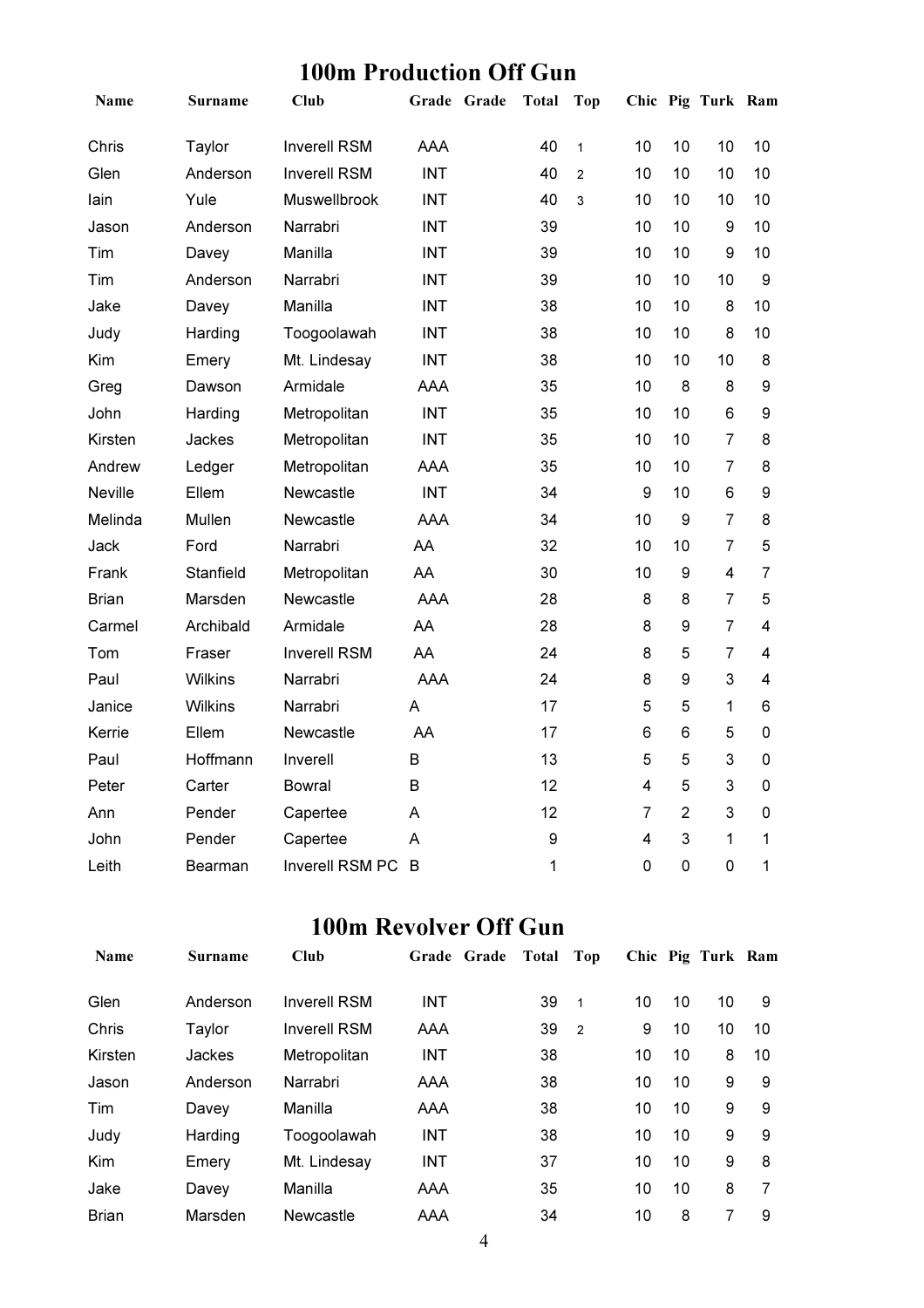| Frank          | Stanfield      | Metropolitan           | AA         | 34 | 9              | 8              | 10             | 7              |
|----------------|----------------|------------------------|------------|----|----------------|----------------|----------------|----------------|
| lain           | Yule           | Muswellbrook           | <b>INT</b> | 34 | 10             | 10             | 7              | $\overline{7}$ |
| Tim            | Anderson       | Narrabri               | <b>INT</b> | 34 | 10             | 9              | 9              | 6              |
| Paul           | <b>Wilkins</b> | Narrabri               | AAA        | 33 | 9              | 10             | 6              | 8              |
| Melinda        | Mullen         | Newcastle              | AAA        | 33 | 10             | 9              | $\overline{7}$ | $\overline{7}$ |
| Andrew         | Ledger         | Metropolitan           | AAA        | 32 | 9              | 7              | $\overline{7}$ | 9              |
| John           | Harding        | Metropolitan           | INT        | 32 | 10             | 9              | 6              | $\overline{7}$ |
| Jack           | Ford           | Narrabri               | AAA        | 30 | 10             | 9              | 4              | 7              |
| <b>Neville</b> | Ellem          | Newcastle              | AAA        | 30 | 8              | 10             | $\overline{7}$ | 5              |
| Greg           | Dawson         | Armidale               | AA         | 26 | 9              | 5              | 5              | $\overline{7}$ |
| Tom            | Fraser         | <b>Inverell RSM</b>    | B          | 15 | 3              | 6              | $\overline{2}$ | 4              |
| Kerrie         | Ellem          | Newcastle              | AA         | 13 | 3              | 4              | $\overline{2}$ | 4              |
| Paul           | Hoffmann       | Inverell               | B          | 12 | 5              | $\overline{2}$ | $\overline{2}$ | 3              |
| Janice         | <b>Wilkins</b> | Narrabri               | A          | 9  | 4              | 3              | 0              | $\overline{2}$ |
| Peter          | Carter         | Bowral                 | B          | 9  | 6              | 3              | 0              | $\mathbf 0$    |
| Leith          | Bearman        | <b>Inverell RSM PC</b> | B          | 4  | $\overline{2}$ | 0              | $\overline{2}$ | 0              |

## 100m Standing Off Gun

| Name           | Surname        | Club                |            | Grade Grade | <b>Total</b> | <b>Top</b> |                |                  | Chic Pig Turk Ram |                |
|----------------|----------------|---------------------|------------|-------------|--------------|------------|----------------|------------------|-------------------|----------------|
| Tim            | Davey          | Manilla             | AAA        |             | 35           |            | 9              | 9                | 9                 | 8              |
| lain           | Yule           | Muswellbrook        | <b>INT</b> |             | 31           |            | 9              | 8                | 5                 | 9              |
| Kim            | Emery          | Mt. Lindesay        | <b>INT</b> |             | 29           |            | 10             | 6                | $\overline{7}$    | 6              |
| Jake           | Davey          | Manilla             | <b>INT</b> |             | 29           |            | 8              | 9                | 6                 | 6              |
| Glen           | Anderson       | <b>Inverell RSM</b> | <b>INT</b> |             | 28           |            | 9              | 8                | $\overline{7}$    | 4              |
| Melinda        | Mullen         | Newcastle           | <b>INT</b> |             | 25           |            | $\overline{7}$ | 9                | 3                 | 6              |
| Tim            | Anderson       | Narrabri            | <b>INT</b> |             | 25           |            | 10             | 6                | 4                 | 5              |
| Judy           | Harding        | Toogoolawah         | <b>INT</b> |             | 23           |            | $\overline{7}$ | 6                | 4                 | 6              |
| Chris          | Taylor         | <b>Inverell RSM</b> | AA         |             | 23           |            | 10             | 6                | 3                 | 4              |
| Kirsten        | Jackes         | Metropolitan        | AA         |             | 23           |            | 8              | 5                | $\overline{7}$    | 3              |
| Jason          | Anderson       | Narrabri            | AA         |             | 21           |            | 8              | 6                | $\overline{2}$    | 5              |
| John           | Harding        | Metropolitan        | <b>INT</b> |             | 21           |            | 8              | $\boldsymbol{9}$ | 1                 | 3              |
| Greg           | Dawson         | Armidale            | AAA        |             | 20           |            | 6              | 5                | 3                 | 6              |
| Carmel         | Archibald      | Armidale            | AA         |             | 18           |            | $\overline{7}$ | 4                | $\overline{4}$    | 3              |
| <b>Neville</b> | Ellem          | Newcastle           | <b>AAA</b> |             | 17           |            | 8              | 4                | 3                 | $\overline{2}$ |
| Frank          | Stanfield      | Metropolitan        | AA         |             | 15           |            | 6              | 4                | $\overline{2}$    | 3              |
| Andrew         | Ledger         | Metropolitan        | AA         |             | 15           |            | 5              | 5                | 3                 | $\overline{2}$ |
| Jack           | Ford           | Narrabri            | AA         |             | 13           |            | 6              | 4                | 1                 | $\overline{2}$ |
| <b>Brian</b>   | Marsden        | Newcastle           | <b>AAA</b> |             | 13           |            | $\overline{7}$ | $\overline{2}$   | 3                 | 1              |
| Tom            | Fraser         | <b>Inverell RSM</b> | A          |             | 12           |            | $\overline{2}$ | 5                | $\overline{2}$    | 3              |
| Kerrie         | Ellem          | Newcastle           | AA         |             | 12           |            | 3              | 5                | 1                 | 3              |
| Paul           | <b>Wilkins</b> | Narrabri            | AA         |             | 12           |            | 4              | 4                | 1                 | 3              |
| John           | Pender         | Capertee            | AA         |             | 10           |            | 4              | $\overline{2}$   | 1                 | 3              |
| Ann            | Pender         | Capertee            | A          |             | 8            |            | 4              | 3                | 0                 | 1              |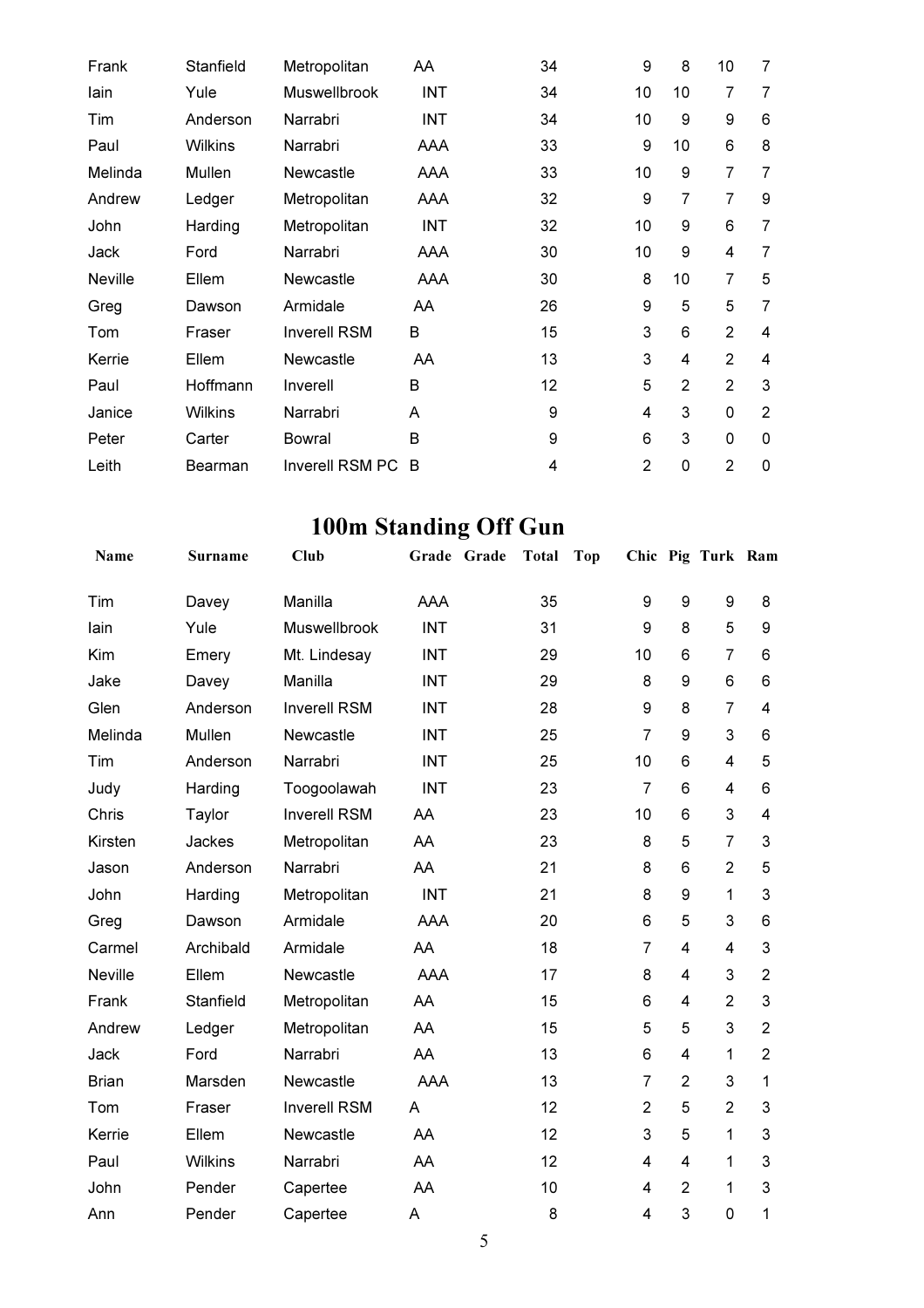| Paul  |               | Hoffmann Inverell B | 4 2 0 2 0 |  |  |
|-------|---------------|---------------------|-----------|--|--|
| Peter | Carter Bowral |                     | 4 3 0 1 0 |  |  |

### 100m Unlimited Off Gun

| Name           | <b>Surname</b> | Club                | Grade      | Grade Total | <b>Top</b> | <b>Chick</b>   | Pig            | Turk Ram       |                  |
|----------------|----------------|---------------------|------------|-------------|------------|----------------|----------------|----------------|------------------|
| Kirsten        | Jackes         | Metropolitan        | AAA        | 38          |            | 10             | 9              | 10             | $\boldsymbol{9}$ |
| Kim            | Emery          | Mt. Lindesay        | <b>INT</b> | 36          |            | 10             | 10             | $\overline{7}$ | $\boldsymbol{9}$ |
| Glen           | Anderson       | <b>Inverell RSM</b> | <b>INT</b> | 35          |            | 10             | 10             | 9              | 6                |
| Tim            | Davey          | Manilla             | AA         | 34          |            | 9              | 9              | 8              | 8                |
| Jake           | Davey          | Manilla             | AAA        | 33          |            | 9              | 10             | 6              | 8                |
| Tim            | Anderson       | Narrabri            | AAA        | 32          |            | 10             | 9              | 5              | 8                |
| lain           | Yule           | Muswellbrook        | AAA        | 32          |            | 10             | 9              | 5              | 8                |
| Jason          | Anderson       | Narrabri            | AA         | 32          |            | 10             | 9              | $\overline{7}$ | 6                |
| Judy           | Harding        | Toogoolawah         | AAA        | 30          |            | $\overline{7}$ | 10             | 6              | $\overline{7}$   |
| John           | Harding        | Metropolitan        | AAA        | 30          |            | 8              | 9              | $\overline{7}$ | 6                |
| Chris          | Taylor         | <b>Inverell RSM</b> | Α          | 30          |            | 9              | 10             | 6              | 5                |
| Melinda        | Mullen         | Newcastle           | AA         | 28          |            | 9              | 6              | 7              | 6                |
| Greg           | Dawson         | Armidale            | Α          | 27          |            | 9              | 8              | 5              | 5                |
| Jack           | Ford           | Narrabri            | AA         | 27          |            | 9              | $\overline{7}$ | 8              | 3                |
| Andrew         | Ledger         | Metropolitan        | AAA        | 26          |            | 9              | 9              | 3              | 5                |
| <b>Neville</b> | Ellem          | Newcastle           | AA         | 22          |            | 9              | 8              | 3              | $\overline{2}$   |
| Kerrie         | Ellem          | Newcastle           | AA         | 21          |            | 5              | 7              | 3              | 6                |
| <b>Brian</b>   | Marsden        | Newcastle           | AA         | 21          |            | 9              | 5              | $\mathbf 1$    | 6                |
| Frank          | Stanfield      | Metropolitan        | AA         | 17          |            | 6              | 7              | 0              | 4                |
| Paul           | <b>Wilkins</b> | Narrabri            | AA         | 15          |            | 6              | 6              | 1              | $\overline{2}$   |
| Tom            | Fraser         | <b>Inverell RSM</b> | A          | 12          |            | 5              | 3              | 3              | $\mathbf{1}$     |
| Paul           | Hoffmann       | Inverell            | B          | 10          |            | 4              | 1              | 3              | $\overline{2}$   |

### Field Pistol Production Off Gun

| Name           | <b>Surname</b> | Club                |            | Grade Grade | Total | Top |    |                | Chic Pig Turk Ram |   |
|----------------|----------------|---------------------|------------|-------------|-------|-----|----|----------------|-------------------|---|
| lain           | Yule           | Muswellbrook        | <b>INT</b> |             | 32    |     | 10 | 9              | 8                 | 5 |
| Tim            | Davey          | Manilla             | AAA        |             | 31    |     | 9  | $\overline{7}$ | 7                 | 8 |
| Kim            | Emery          | Mt. Lindesay        | <b>INT</b> |             | 28    |     | 8  | 8              | 5                 | 7 |
| Glen           | Anderson       | <b>Inverell RSM</b> | <b>INT</b> |             | 28    |     | 9  | 8              | 4                 | 7 |
| <b>Brian</b>   | Marsden        | Newcastle           | AAA        |             | 26    |     | 10 | 8              | 3                 | 5 |
| Tim            | Anderson       | Narrabri            | <b>INT</b> |             | 25    |     | 8  | 9              | 4                 | 4 |
| John           | Harding        | Metropolitan        | <b>INT</b> |             | 24    |     | 7  | 7              | 3                 | 7 |
| Jake           | Davey          | Manilla             | AAA        |             | 24    |     | 8  | 7              | 3                 | 6 |
| Melinda        | Mullen         | Newcastle           | AAA        |             | 24    |     | 8  | 7              | 4                 | 5 |
| <b>Neville</b> | Ellem          | Newcastle           | AAA        |             | 24    |     | 8  | 9              | 3                 | 4 |
| Greg           | Dawson         | Armidale            | AAA        |             | 22    |     | 3  | 7              | 5                 | 7 |
| Judy           | Harding        | Toogoolawah         | AAA        |             | 22    |     | 8  | 8              | 3                 | 3 |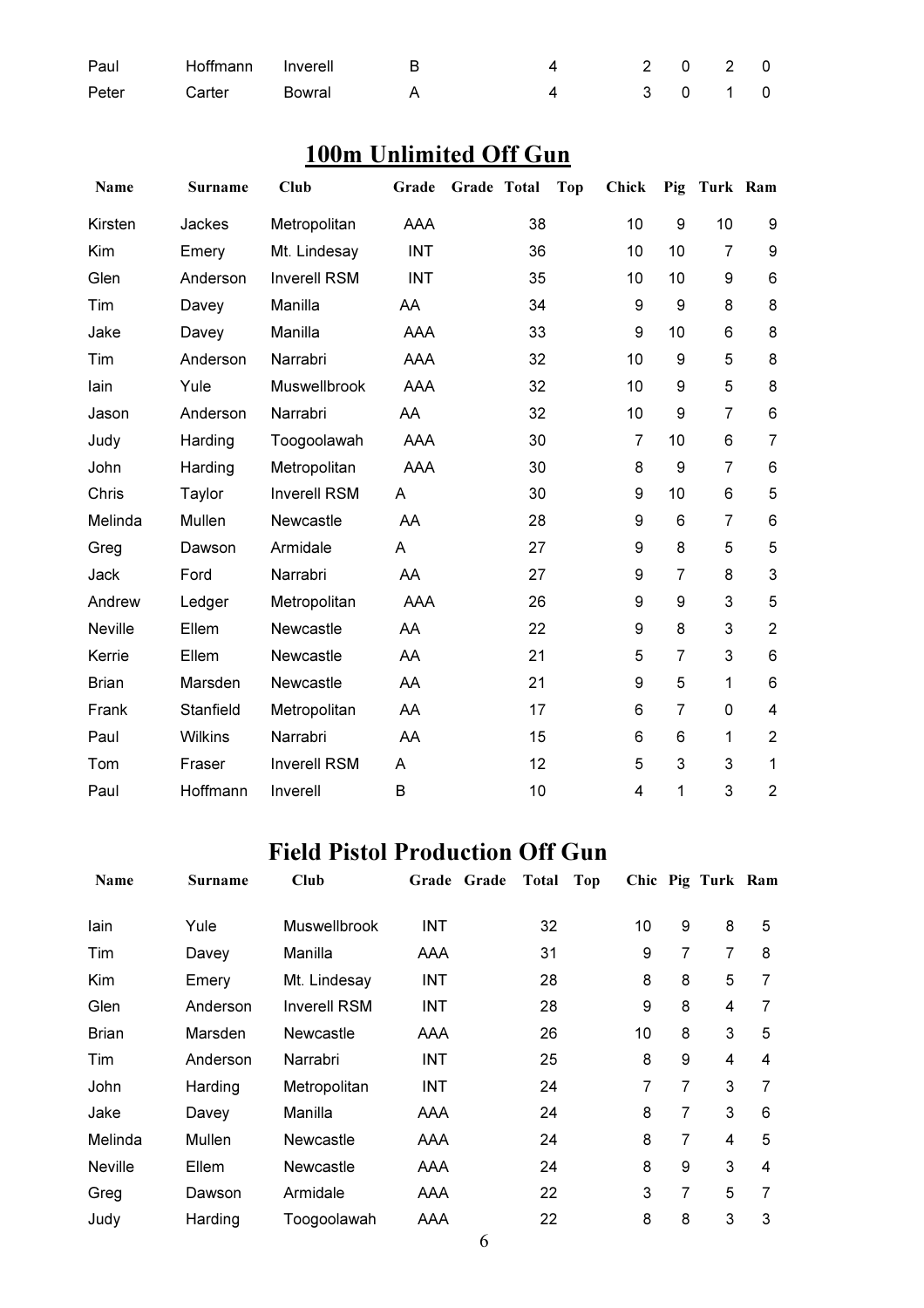| Andrew  | Ledger         | Metropolitan        | AA  | 18 | 6 | 6 | 3 | 3 |
|---------|----------------|---------------------|-----|----|---|---|---|---|
| Frank   | Stanfield      | Metropolitan        | AAA | 18 | 8 | 6 | 3 | 1 |
| Chris   | Taylor         | <b>Inverell RSM</b> | A   | 16 | 3 | 6 | 3 | 4 |
| Kirsten | Jackes         | Metropolitan        | AA  | 16 | 8 | 5 | 0 | 3 |
| Kerrie  | Ellem          | Newcastle           | AA  | 15 | 5 | 6 | 0 | 4 |
| Carmel  | Archibald      | Armidale            | AA  | 14 | 6 | 4 | 2 | 2 |
| John    | Pender         | Capertee            | AA  | 13 | 6 | 8 | 3 | 1 |
| Ann     | Pender         | Capertee            | AAA | 12 | 3 | 3 | 4 | 2 |
| Tom     | Fraser         | <b>Inverell RSM</b> | B   | 11 | 6 | 2 | 3 | 0 |
| Paul    | <b>Wilkins</b> | Narrabri            | AA  | 10 | 3 | 5 | 0 | 2 |
| Paul    | Hoffmann       | Inverell            | B   | 7  | 3 | 1 | 3 | 0 |

# Field Pistol Any Sight Off Gun

| Name           | <b>Surname</b> | Club                |            | Grade Grade | <b>Total</b> | <b>Top</b> |                |                | Chic Pig Turk Ram |                |
|----------------|----------------|---------------------|------------|-------------|--------------|------------|----------------|----------------|-------------------|----------------|
| lain           | Yule           | Muswellbrook        | <b>INT</b> |             | 37           |            | 10             | 10             | 8                 | 9              |
| Jake           | Davey          | Manilla             | AAA        |             | 34           |            | 8              | 10             | $\overline{7}$    | 9              |
| Tim            | Davey          | Manilla             | AAA        |             | 34           |            | 10             | 8              | 8                 | 8              |
| Glen           | Anderson       | <b>Inverell RSM</b> | <b>INT</b> |             | 34           |            | 10             | 10             | 6                 | 8              |
| <b>Brian</b>   | Marsden        | Newcastle           | AAA        |             | 34           |            | 10             | 10             | 7                 | 7              |
| John           | Harding        | Metropolitan        | AAA        |             | 26           |            | 9              | 8              | 5                 | 4              |
| Greg           | Dawson         | Armidale            | AAA        |             | 25           |            | 9              | 7              | 5                 | 4              |
| Tim            | Anderson       | Narrabri            | AAA        |             | 25           |            | 10             | 8              | 5                 | $\overline{2}$ |
| Melinda        | Mullen         | Newcastle           | AAA        |             | 23           |            | 6              | 9              | 3                 | 5              |
| Carmel         | Archibald      | Armidale            | AA         |             | 23           |            | 5              | 9              | 5                 | 4              |
| Kim            | Emery          | Mt. Lindesay        | <b>INT</b> |             | 23           |            | 9              | 9              | 3                 | $\overline{2}$ |
| Judy           | Harding        | Toogoolawah         | AAA        |             | 22           |            | $\overline{7}$ | 6              | $\overline{4}$    | 5              |
| <b>Neville</b> | Ellem          | Newcastle           | AA         |             | 21           |            | $\overline{7}$ | 5              | 6                 | 3              |
| Frank          | Stanfield      | Metropolitan        | AA         |             | 20           |            | 8              | 4              | 4                 | 4              |
| John           | Pender         | Capertee            | AAA        |             | 18           |            | 6              | 8              | 3                 | 1              |
| Kirsten        | Jackes         | Metropolitan        | AA         |             | 17           |            | 8              | 4              | $\overline{4}$    | 1              |
| Kerrie         | Ellem          | Newcastle           | A          |             | 16           |            | 4              | 5              | 1                 | 6              |
| Paul           | <b>Wilkins</b> | Narrabri            | AA         |             | 14           |            | 9              | $\overline{2}$ | $\overline{2}$    | 1              |
| Ann            | Pender         | Capertee            | AAA        |             | 14           |            | $\overline{7}$ | 5              | $\overline{2}$    | 0              |
| Andrew         | Ledger         | Metropolitan        | AA         |             | 13           |            | 4              | 4              | 1                 | 4              |
| Tom            | Fraser         | <b>Inverell RSM</b> | B          |             | 11           |            | 3              | 3              | $\overline{2}$    | 3              |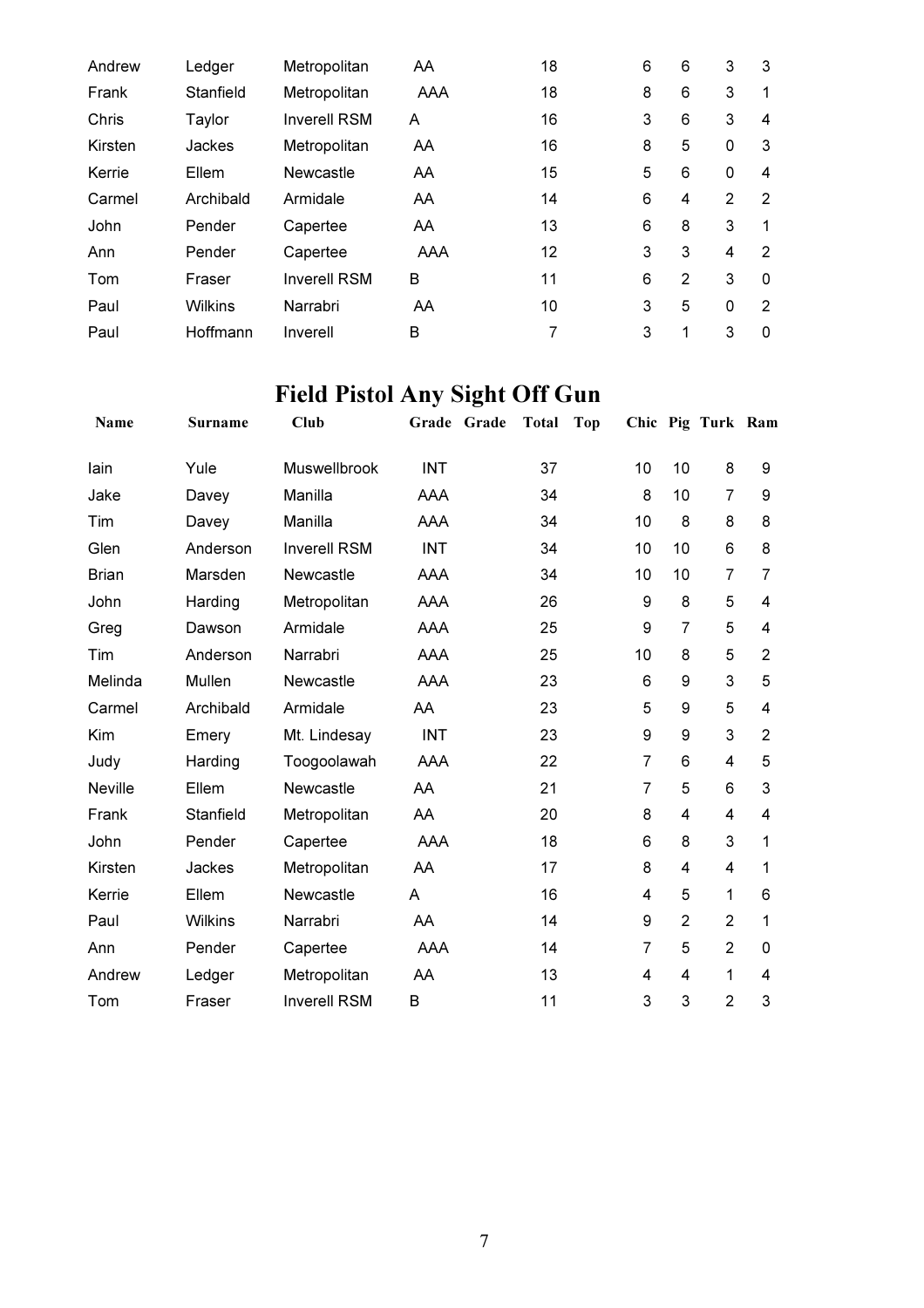### 100m Production

| Name           |            | Surname        | Club                | Grade Total Shoot |                         | Chick                   | Pig            | Turk Ram                  |                         |
|----------------|------------|----------------|---------------------|-------------------|-------------------------|-------------------------|----------------|---------------------------|-------------------------|
| Grade          | <b>INT</b> |                |                     |                   |                         |                         |                |                           |                         |
| Glen           |            | Anderson       | <b>Inverell RSM</b> | 40                | 1                       | 10                      | 10             | 10                        | 10                      |
| lain           |            | Yule           | Muswellbrook        | 40                | $\overline{2}$          | 10                      | 10             | 10                        | 10                      |
| Tim            |            | Anderson       | Narrabri            | 39                |                         | 10                      | 10             | 10                        | 9                       |
| Jason          |            | Anderson       | Narrabri            | 39                | $\mathbf{3}$            | 10                      | 10             | 9                         | 10                      |
| Tim            |            | Davey          | Manilla             | 39                | $\overline{\mathbf{4}}$ | 10                      | 10             | 9                         | 10                      |
| Jake           |            | Davey          | Manilla             | 38                |                         | 10                      | 10             | 8                         | 10                      |
| Judy           |            | Harding        | Toogoolawah         | 38                |                         | 10                      | 10             | 8                         | 10                      |
| Kim            |            | Emery          | Mt. Lindesay        | 38                |                         | 10                      | 10             | 10                        | 8                       |
| John           |            | Harding        | Metropolitan PSQ    | 35                |                         | 10                      | 10             | 6                         | 9                       |
| Kirsten        |            | Jackes         | Metropolitan PSQ    | 35                |                         | 10                      | 10             | 7                         | 8                       |
| <b>Neville</b> |            | Ellem          | Newcastle           | 34                |                         | 9                       | 10             | 6                         | $\boldsymbol{9}$        |
| Grade          | AAA        |                |                     |                   |                         |                         |                |                           |                         |
| Chris          |            | Taylor         | <b>Inverell RSM</b> | 40                |                         | 10                      | 10             | 10                        | 10                      |
| Greg           |            | Dawson         | Armidale            | 35                |                         | 10                      | 8              | 8                         | 9                       |
| Andrew         |            | Ledger         | Metropolitan PSQ    | 35                |                         | 10                      | 10             | 7                         | 8                       |
| Melinda        |            | Mullen         | Newcastle           | 34                |                         | 10                      | 9              | $\overline{7}$            | 8                       |
| <b>Brian</b>   |            | Marsden        | Newcastle           | 28                |                         | 8                       | 8              | $\overline{7}$            | 5                       |
| Paul           |            | <b>Wilkins</b> | Narrabri            | 24                |                         | 8                       | 9              | 3                         | $\overline{\mathbf{4}}$ |
| Grade          | AA         |                |                     |                   |                         |                         |                |                           |                         |
| Jack           |            | Ford           | Narrabri            | 32                |                         | 10                      | 10             | 7                         | 5                       |
| Frank          |            | Stanfield      | Metropolitan PSQ    | 30                |                         | 10                      | 9              | 4                         | $\overline{7}$          |
| Carmel         |            | Archibald      | Armidale            | 28                |                         | 8                       | 9              | $\overline{7}$            | 4                       |
| Tom            |            | Fraser         | <b>Inverell RSM</b> | 24                |                         | 8                       | 5              | $\overline{7}$            | 4                       |
| Kerrie         |            | Ellem          | Newcastle           | 17                |                         | 6                       | 6              | 5                         | $\mathbf 0$             |
| Grade          | A          |                |                     |                   |                         |                         |                |                           |                         |
| Janice         |            | Wilkins        | Narrabri            | 17                |                         | 5                       | 5              | 1                         | 6                       |
| Ann            |            | Pender         | Capertee            | 12                |                         | 7                       | 2              | 3                         | 0                       |
| John           |            | Pender         | Capertee            | 9                 |                         | $\overline{\mathbf{4}}$ | $\mathfrak{S}$ | 1                         | $\mathbf 1$             |
| Grade          | B          |                |                     |                   |                         |                         |                |                           |                         |
| Paul           |            | Hoffmann       | Inverell            | 13                |                         | 5                       | 5              | 3                         | 0                       |
| Peter          |            | Carter         | <b>Bowral</b>       | 12                |                         | 4                       | 5              | $\ensuremath{\mathsf{3}}$ | 0                       |
| Leith          |            | Bearman        | Inverell RSM PC     | 1                 |                         | 0                       | 0              | 0                         | 1                       |

#### 100m Revolver

| Name    | Surname  | <b>Club</b>         | Grade Total Shoot Chick Pig Turk Ram |    |    |    |    |
|---------|----------|---------------------|--------------------------------------|----|----|----|----|
| Grade   | INT      |                     |                                      |    |    |    |    |
| Glen    | Anderson | <b>Inverell RSM</b> | 39                                   | 10 | 10 | 10 |    |
| Kirsten | Jackes   | Metropolitan PSQ    | 38                                   | 10 | 10 | 8  | 10 |
| Judy    | Harding  | Toogoolawah         | 38                                   | 10 | 10 | 9  | 9  |
| Kim     | Emery    | Mt. Lindesay        | 37                                   | 10 | 10 | 9  | 8  |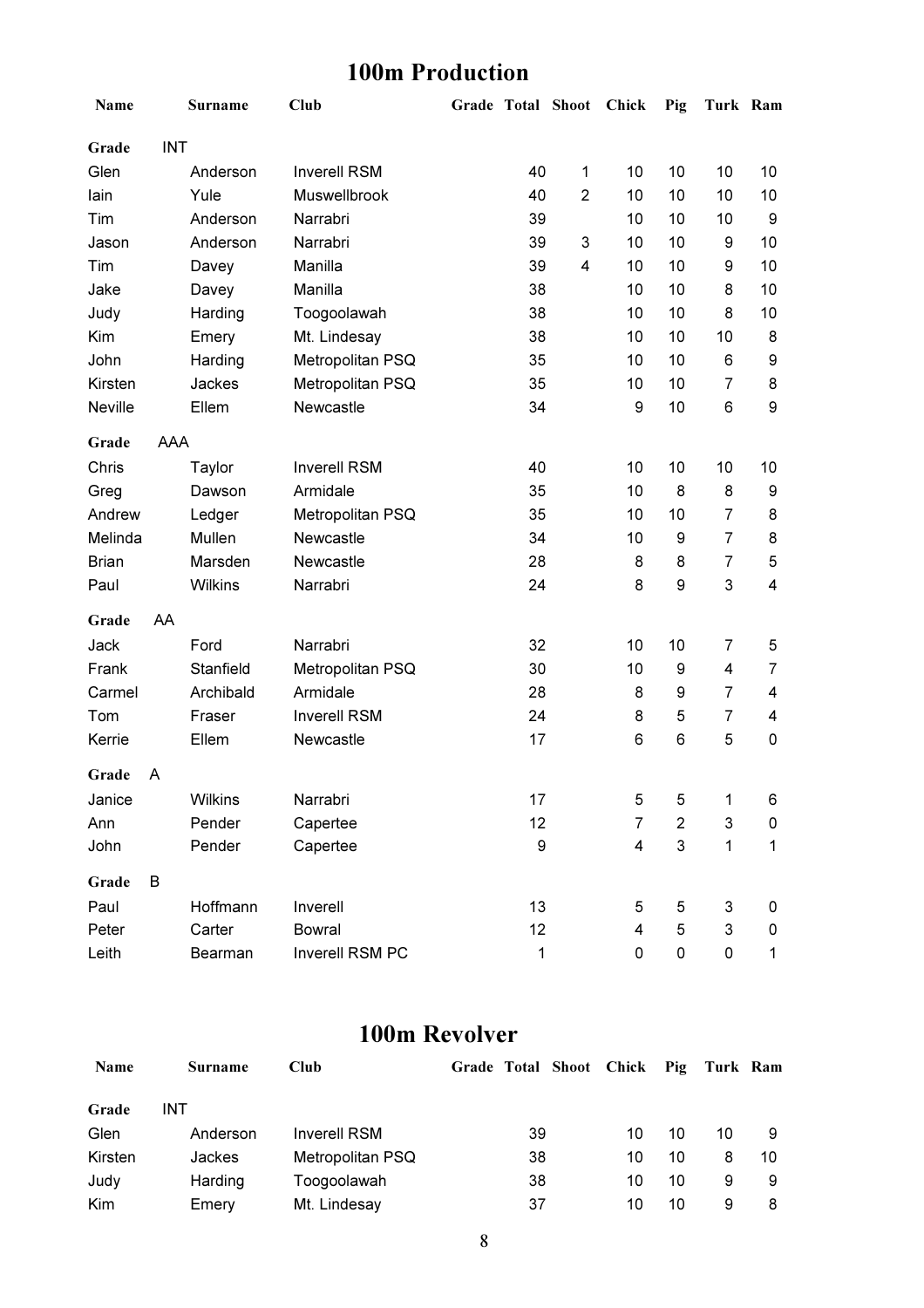| lain         |     | Yule           | Muswellbrook        | 34 |                | 10             | 10               | 7              | 7                       |
|--------------|-----|----------------|---------------------|----|----------------|----------------|------------------|----------------|-------------------------|
| Tim          |     | Anderson       | Narrabri            | 34 |                | 10             | 9                | 9              | $\,6$                   |
| John         |     | Harding        | Metropolitan PSQ    | 32 |                | 10             | 9                | 6              | $\overline{7}$          |
| Grade        | AAA |                |                     |    |                |                |                  |                |                         |
| Chris        |     | Taylor         | <b>Inverell RSM</b> | 39 |                | 9              | 10               | 10             | 10                      |
| Tim          |     | Davey          | Manilla             | 38 | $\overline{2}$ | 10             | 10               | 9              | $\boldsymbol{9}$        |
| Jason        |     | Anderson       | Narrabri            | 38 | 3              | 10             | 10               | 9              | $\boldsymbol{9}$        |
| Jake         |     | Davey          | Manilla             | 35 |                | 10             | 10               | 8              | $\overline{7}$          |
| <b>Brian</b> |     | Marsden        | Newcastle           | 34 |                | 10             | 8                | $\overline{7}$ | $\boldsymbol{9}$        |
| Paul         |     | Wilkins        | Narrabri            | 33 |                | 9              | 10               | 6              | $\bf 8$                 |
| Melinda      |     | Mullen         | Newcastle           | 33 |                | 10             | $\boldsymbol{9}$ | $\overline{7}$ | $\overline{7}$          |
| Andrew       |     | Ledger         | Metropolitan PSQ    | 32 |                | 9              | 7                | 7              | $\boldsymbol{9}$        |
| Jack         |     | Ford           | Narrabri            | 30 |                | 10             | 9                | 4              | $\overline{7}$          |
| Neville      |     | Ellem          | Newcastle           | 30 |                | 8              | 10               | 7              | 5                       |
| Grade        | AA  |                |                     |    |                |                |                  |                |                         |
| Frank        |     | Stanfield      | Metropolitan PSQ    | 34 |                | 9              | 8                | 10             | $\overline{7}$          |
| Greg         |     | Dawson         | Armidale            | 26 |                | 9              | 5                | 5              | $\overline{7}$          |
| Kerrie       |     | Ellem          | Newcastle           | 13 |                | 3              | $\overline{4}$   | $\overline{2}$ | $\overline{\mathbf{4}}$ |
| Grade        | A   |                |                     |    |                |                |                  |                |                         |
| Janice       |     | <b>Wilkins</b> | Narrabri            | 9  |                | $\overline{4}$ | 3                | $\mathbf 0$    | $\overline{2}$          |
| Grade        | B   |                |                     |    |                |                |                  |                |                         |
| Tom          |     | Fraser         | <b>Inverell RSM</b> | 15 |                | 3              | 6                | $\overline{2}$ | 4                       |
| Paul         |     | Hoffmann       | Inverell            | 12 |                | 5              | $\overline{2}$   | $\overline{2}$ | $\mathbf{3}$            |
| Peter        |     | Carter         | <b>Bowral</b>       | 9  |                | 6              | 3                | $\mathsf 0$    | $\pmb{0}$               |
| Leith        |     | Bearman        | Inverell RSM PC     | 4  |                | $\overline{2}$ | 0                | $\overline{2}$ | $\mathbf 0$             |

### 100m Standing

| Name           |     | <b>Surname</b> | Club                |    | Grade Total Shoot Chick |    | Pig            | Turk Ram |   |
|----------------|-----|----------------|---------------------|----|-------------------------|----|----------------|----------|---|
| Grade          | INT |                |                     |    |                         |    |                |          |   |
| lain           |     | Yule           | <b>Muswellbrook</b> | 31 |                         | 9  | 8              | 5        | 9 |
| Kim            |     | Emery          | Mt. Lindesay        | 29 |                         | 10 | 6              | 7        | 6 |
| Jake           |     | Davey          | Manilla             | 29 |                         | 8  | 9              | 6        | 6 |
| Glen           |     | Anderson       | <b>Inverell RSM</b> | 28 |                         | 9  | 8              | 7        | 4 |
| Melinda        |     | Mullen         | <b>Newcastle</b>    | 25 |                         | 7  | 9              | 3        | 6 |
| Tim            |     | Anderson       | Narrabri            | 25 |                         | 10 | 6              | 4        | 5 |
| Judy           |     | Harding        | Toogoolawah         | 23 |                         | 7  | 6              | 4        | 6 |
| John           |     | Harding        | Metropolitan PSQ    | 21 |                         | 8  | 9              | 1        | 3 |
| Grade          | AAA |                |                     |    |                         |    |                |          |   |
| Tim            |     | Davey          | Manilla             | 35 |                         | 9  | 9              | 9        | 8 |
| Greg           |     | Dawson         | Armidale            | 20 |                         | 6  | 5              | 3        | 6 |
| <b>Neville</b> |     | Ellem          | <b>Newcastle</b>    | 17 |                         | 8  | 4              | 3        | 2 |
| <b>Brian</b>   |     | Marsden        | <b>Newcastle</b>    | 13 |                         | 7  | $\overline{2}$ | 3        | 1 |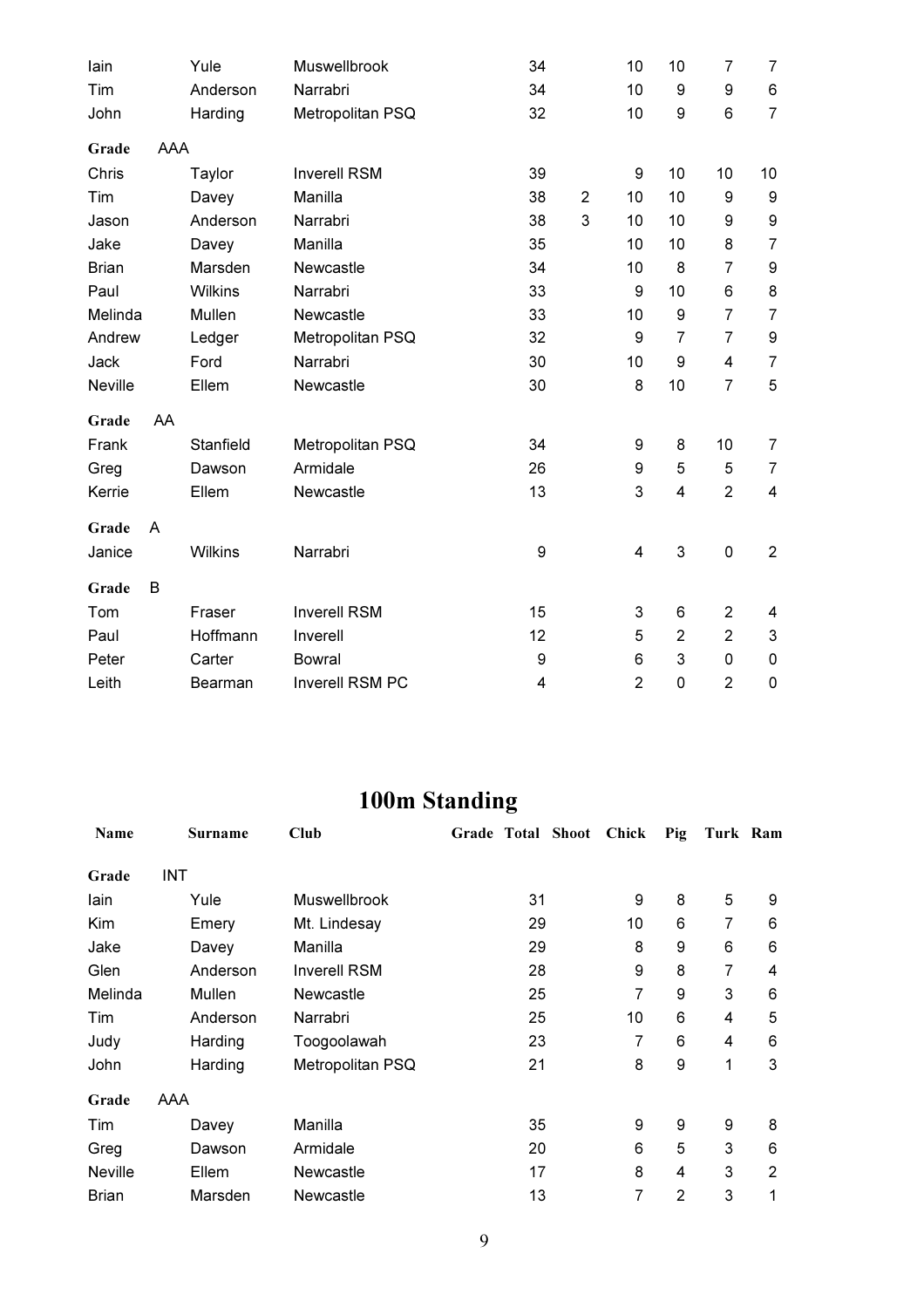| Grade   | AA |               |                     |    |                |                |                |                |
|---------|----|---------------|---------------------|----|----------------|----------------|----------------|----------------|
| Chris   |    | Taylor        | <b>Inverell RSM</b> | 23 | 10             | 6              | 3              | 4              |
| Kirsten |    | <b>Jackes</b> | Metropolitan PSQ    | 23 | 8              | 5              | 7              | 3              |
| Jason   |    | Anderson      | Narrabri            | 21 | 8              | 6              | $\overline{2}$ | 5              |
| Carmel  |    | Archibald     | Armidale            | 18 | 7              | 4              | 4              | $\mathbf{3}$   |
| Frank   |    | Stanfield     | Metropolitan PSQ    | 15 | 6              | 4              | $\overline{2}$ | $\mathbf{3}$   |
| Andrew  |    | Ledger        | Metropolitan PSQ    | 15 | 5              | 5              | 3              | $\overline{2}$ |
| Jack    |    | Ford          | Narrabri            | 13 | 6              | 4              | 1              | $\overline{2}$ |
| Kerrie  |    | Ellem         | Newcastle           | 12 | 3              | 5              | 1              | 3              |
| Paul    |    | Wilkins       | Narrabri            | 12 | $\overline{4}$ | 4              | 1              | 3              |
| John    |    | Pender        | Capertee            | 10 | $\overline{4}$ | $\overline{2}$ | 1              | 3              |
| Grade   | A  |               |                     |    |                |                |                |                |
| Tom     |    | Fraser        | <b>Inverell RSM</b> | 12 | $\overline{2}$ | 5              | $\overline{2}$ | 3              |
| Ann     |    | Pender        | Capertee            | 8  | 4              | 3              | 0              | 1              |
| Peter   |    | Carter        | <b>Bowral</b>       | 4  | 3              | $\mathsf 0$    | 1              | $\mathbf 0$    |
| Grade   | B  |               |                     |    |                |                |                |                |
| Paul    |    | Hoffmann      | Inverell            | 4  | $\overline{2}$ | $\mathbf 0$    | $\overline{2}$ | 0              |

#### 100m Unlimited

| Name           |                | Surname | <b>Club</b>         |  | Grade Total Shoot |   | Chick          | Pig            | Turk Ram       |                           |
|----------------|----------------|---------|---------------------|--|-------------------|---|----------------|----------------|----------------|---------------------------|
| Grade          | <b>INT</b>     |         |                     |  |                   |   |                |                |                |                           |
| Kim            | Emery          |         | Mt. Lindesay        |  | 36                |   | 10             | 10             | $\overline{7}$ | 9                         |
| Glen           | Anderson       |         | <b>Inverell RSM</b> |  | 35                |   | 10             | 10             | 9              | 6                         |
|                |                |         |                     |  |                   |   |                |                |                |                           |
| Grade          | AAA            |         |                     |  |                   |   |                |                |                |                           |
| Kirsten        | Jackes         |         | Metropolitan        |  | 38                |   | 10             | 9              | 10             | 9                         |
| Jake           | Davey          |         | Manilla             |  | 33                |   | 9              | 10             | 6              | $\bf 8$                   |
| Tim            | Anderson       |         | Narrabri            |  | 32                | 3 | 10             | 9              | 5              | $\bf 8$                   |
| lain           | Yule           |         | Muswellbrook        |  | 32                | 4 | 10             | 9              | 5              | 8                         |
| Judy           | Harding        |         | Toogoolawah         |  | 30                |   | $\overline{7}$ | 10             | 6              | $\overline{7}$            |
| John           | Harding        |         | Metropolitan        |  | 30                |   | 8              | 9              | $\overline{7}$ | $\,6$                     |
| Andrew         | Ledger         |         | Metropolitan        |  | 26                |   | 9              | 9              | 3              | 5                         |
| Grade          | AA             |         |                     |  |                   |   |                |                |                |                           |
| Tim            | Davey          |         | Manilla             |  | 34                |   | 9              | 9              | 8              | $\bf 8$                   |
| Jason          | Anderson       |         | Narrabri            |  | 32                |   | 10             | 9              | $\overline{7}$ | 6                         |
| Melinda        | Mullen         |         | Newcastle           |  | 28                |   | 9              | 6              | $\overline{7}$ | 6                         |
| Jack           | Ford           |         | Narrabri            |  | 27                |   | 9              | $\overline{7}$ | 8              | $\ensuremath{\mathsf{3}}$ |
| <b>Neville</b> | Ellem          |         | Newcastle           |  | 22                |   | 9              | 8              | 3              | $\mathbf 2$               |
| Kerrie         | Ellem          |         | Newcastle           |  | 21                |   | 5              | 7              | 3              | $\,6$                     |
| <b>Brian</b>   | Marsden        |         | Newcastle           |  | 21                |   | 9              | 5              | $\mathbf{1}$   | 6                         |
| Frank          | Stanfield      |         | Metropolitan        |  | 17                |   | 6              | $\overline{7}$ | 0              | 4                         |
| Paul           | <b>Wilkins</b> |         | Narrabri            |  | 15                |   | 6              | 6              | $\mathbf{1}$   | $\overline{2}$            |
| Grade          | A              |         |                     |  |                   |   |                |                |                |                           |
| Chris          | Taylor         |         | <b>Inverell RSM</b> |  | 30                |   | 9              | 10             | 6              | 5                         |
| Greg           | Dawson         |         | Armidale            |  | 27                |   | 9              | 8              | 5              | $\mathbf 5$               |
| Tom            | Fraser         |         | <b>Inverell RSM</b> |  | 12                |   | 5              | 3              | 3              | 1                         |
|                |                |         |                     |  |                   |   |                |                |                |                           |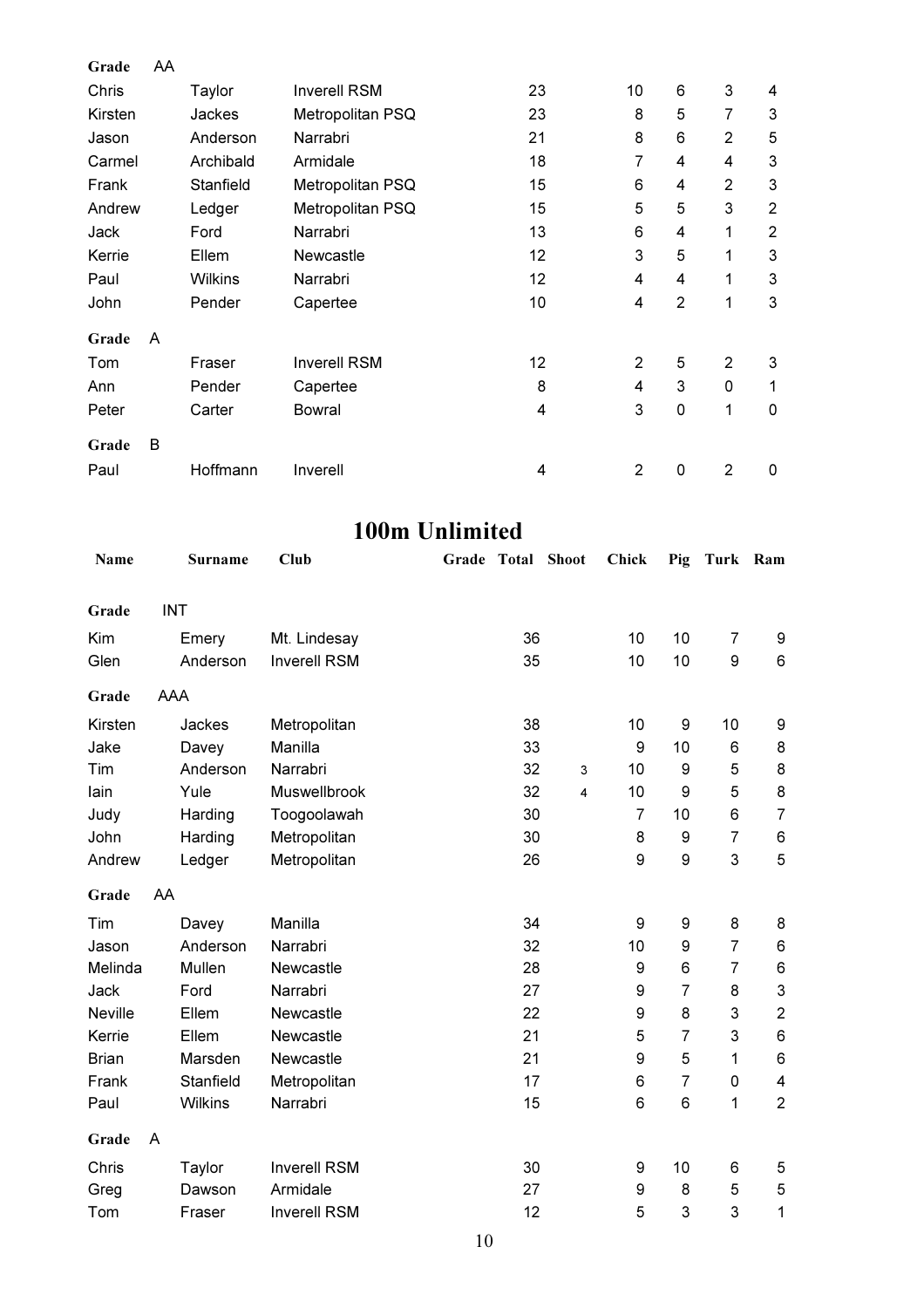| Grade |  |
|-------|--|
|-------|--|

| Paul Hoffmann Inverell |  | 4 1 3 2 |  |  |
|------------------------|--|---------|--|--|
|                        |  |         |  |  |

### Field Pistol Production

| Name           |            | Surname        | Club                | Grade Total Shoot | Chick          | Pig            | Turk Ram       |                         |
|----------------|------------|----------------|---------------------|-------------------|----------------|----------------|----------------|-------------------------|
| Grade          | <b>INT</b> |                |                     |                   |                |                |                |                         |
| lain           |            | Yule           | Muswellbrook        | 32                | 10             | 9              | 8              | 5                       |
| Kim            |            | Emery          | Mt. Lindesay        | 28                | 8              | 8              | 5              | $\overline{7}$          |
| Glen           |            | Anderson       | <b>Inverell RSM</b> | 28                | 9              | 8              | 4              | $\overline{7}$          |
| Tim            |            | Anderson       | Narrabri            | 25                | 8              | 9              | 4              | $\overline{\mathbf{4}}$ |
| John           |            | Harding        | Metropolitan PSQ    | 24                | $\overline{7}$ | $\overline{7}$ | 3              | $\overline{7}$          |
| Grade          | <b>AAA</b> |                |                     |                   |                |                |                |                         |
| Tim            |            | Davey          | Manilla             | 31                | 9              | $\overline{7}$ | $\overline{7}$ | 8                       |
| <b>Brian</b>   |            | Marsden        | Newcastle           | 26                | 10             | 8              | 3              | 5                       |
| Jake           |            | Davey          | Manilla             | 24                | 8              | $\overline{7}$ | 3              | 6                       |
| Melinda        |            | Mullen         | Newcastle           | 24                | 8              | $\overline{7}$ | 4              | $\mathbf 5$             |
| <b>Neville</b> |            | Ellem          | Newcastle           | 24                | 8              | 9              | 3              | $\overline{\mathbf{4}}$ |
| Greg           |            | Dawson         | Armidale            | 22                | 3              | $\overline{7}$ | 5              | $\overline{7}$          |
| Judy           |            | Harding        | Toogoolawah         | 22                | 8              | 8              | 3              | 3                       |
| Frank          |            | Stanfield      | Metropolitan PSQ    | 18                | 8              | 6              | 3              | $\mathbf 1$             |
| Ann            |            | Pender         | Capertee            | 12                | 3              | 3              | 4              | $\overline{2}$          |
| Grade          | AA         |                |                     |                   |                |                |                |                         |
| Andrew         |            | Ledger         | Metropolitan PSQ    | 18                | 6              | 6              | 3              | $\mathbf{3}$            |
| Kirsten        |            | Jackes         | Metropolitan PSQ    | 16                | 8              | 5              | 0              | $\mathbf{3}$            |
| Kerrie         |            | Ellem          | Newcastle           | 15                | 5              | 6              | 0              | $\overline{\mathbf{4}}$ |
| Carmel         |            | Archibald      | Armidale            | 14                | 6              | 4              | $\overline{2}$ | $\overline{2}$          |
| John           |            | Pender         | Capertee            | 13                | 6              | 8              | 3              | $\mathbf{1}$            |
| Paul           |            | <b>Wilkins</b> | Narrabri            | 10                | 3              | 5              | 0              | $\overline{2}$          |
| Grade          | A          |                |                     |                   |                |                |                |                         |
| Chris          |            | Taylor         | <b>Inverell RSM</b> | 16                | 3              | 6              | 3              | 4                       |
| Grade          | B          |                |                     |                   |                |                |                |                         |
| Tom            |            | Fraser         | <b>Inverell RSM</b> | 11                | 6              | $\overline{2}$ | 3              | 0                       |
| Paul           |            | Hoffmann       | Inverell            | $\overline{7}$    | 3              | 1              | 3              | $\mathbf 0$             |

## Field Pistol Any Sight

| Name  | Surname  | <b>Club</b>         | Grade Total Shoot Chick Pig Turk Ram |    |    |   |    |
|-------|----------|---------------------|--------------------------------------|----|----|---|----|
| Grade | INT      |                     |                                      |    |    |   |    |
| lain  | Yule     | <b>Muswellbrook</b> | 37                                   | 10 | 10 | 8 | -9 |
| Glen  | Anderson | <b>Inverell RSM</b> | 34                                   | 10 | 10 | 6 | 8  |
| Kim   | Emery    | Mt. Lindesay        | 23                                   | 9  | 9  |   |    |